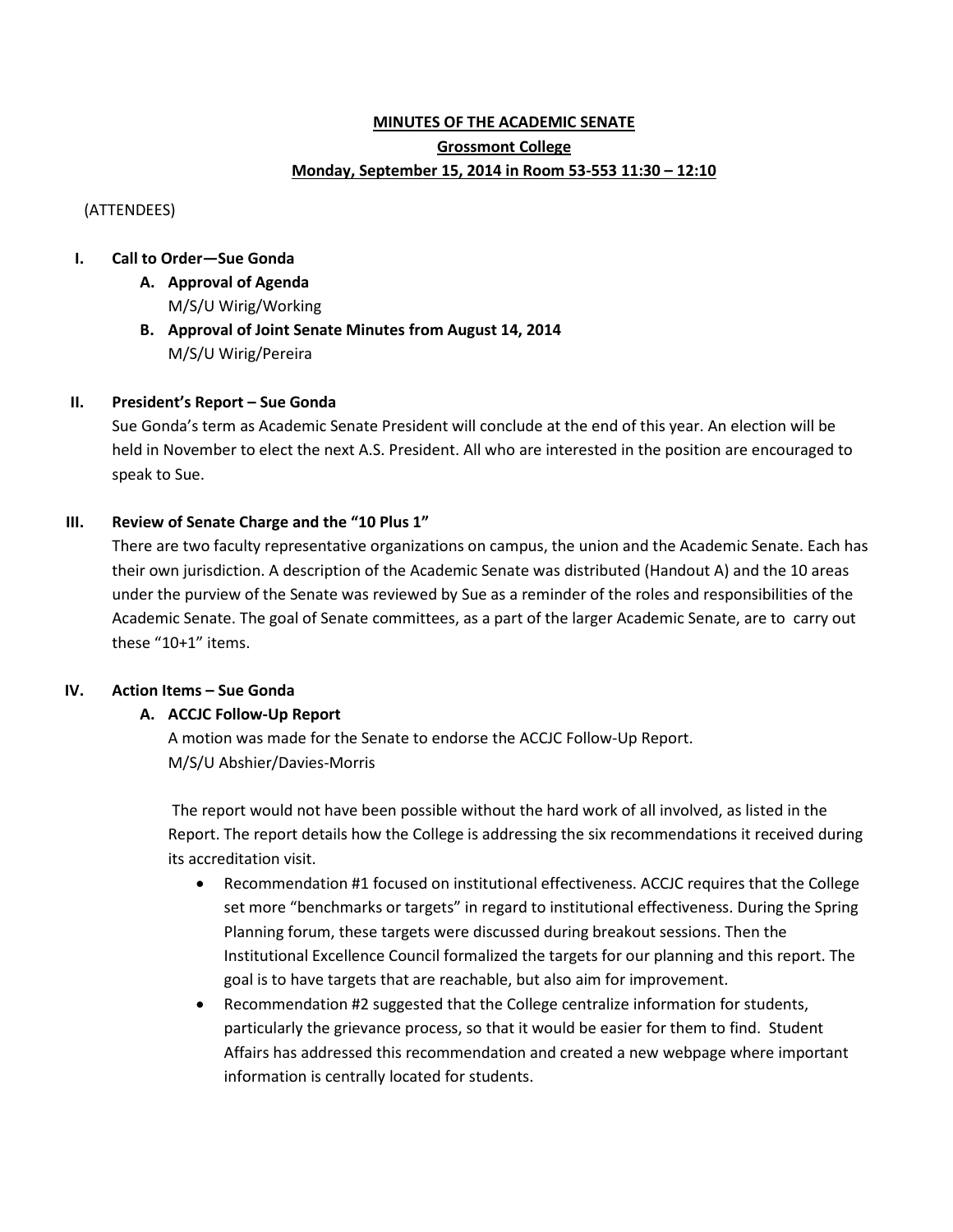- Recommendation #3 discussed staffing and employees and making sure that the College has a sufficient number of faculty, staff and administrators. Cuyamaca received a similar recommendation, so the District has hired a consultant group to conduct staffing analysis for all three sites. Three comparative colleges were selected for Grossmont, Cuyamaca, and the District in this study. Data collection has concluded and the report will be posted when it becomes available. Dr. Cooke is currently going through the report and adding bullet points to add context for those areas that appear to have anomalies, but in reality have rather simple explanations when the comparison of colleges is thrown off by dissimilar division structures. By the end of this year, the college will work with the consultants to create a Staffing Plan that will work in conjunction with our College Planning and the Staffing Committees.
- Recommendation #4 is the only recommendation where the College needs to correct a deficiency. Everyone responsible for student learning must have in their evaluation that they are participating in who is evaluated is paying attention to Student Learning Outcomes. Administrators already have this in their evaluations, but faculty do not, as this is a negotiated issue. A Tentative Agreement has been negotiated between AFT and the District that includes the wording of this information. However, the Evaluation Form is still being finalized with a task force of AFT-Senate reps. A checkbox will be added to the form stating that the faculty member has participated in the assessment and discussion of SLOs. More to come on details about this. For now, we are telling ACCJC that it is in negotiations, but that there is agreement about the checkbox. [ADDENDUM: The Tentative Agreement detail is online at tinyurl.com/GCCCD2014. The SLO checkbox will be on the evaluation summary report which we all sign when the student/peer/manager evaluations are compiled. The statement at the checkbox will state: "I have participated in the assessment of student learning outcomes and discussions with colleagues about using the information to improve teaching and learning." Also in answer to the question during our discussion: only tenuretrack faculty will be required to write a self-reflection for their evaluation. It will be optional for all other faculty.]
- Recommendation #5 stated that Board Policies and Procedures should be reviewed every six years. The District governance councils have already begun work on updating and reviewing all out-of-date policies.
- Recommendation #6 suggested that the duties of the College and the District should be better defined for employees. A streamlined document has been drafted by Chris Hill to easily delineate the different duties of the College and District.

#### **V. Information Items**

#### **A. Student Success and Support Plan (SSSP) for Grossmont College**

Matriculation funds are being replaced by SSSP funds. New legislation regarding student success states that all students entering the College should be matriculated right away and provided with support to succeed. The State will give the College up to \$2 million dollars in 2:1 matching funds if the College supplies an acounting for each of the SSSP services that it provides. In order to receive